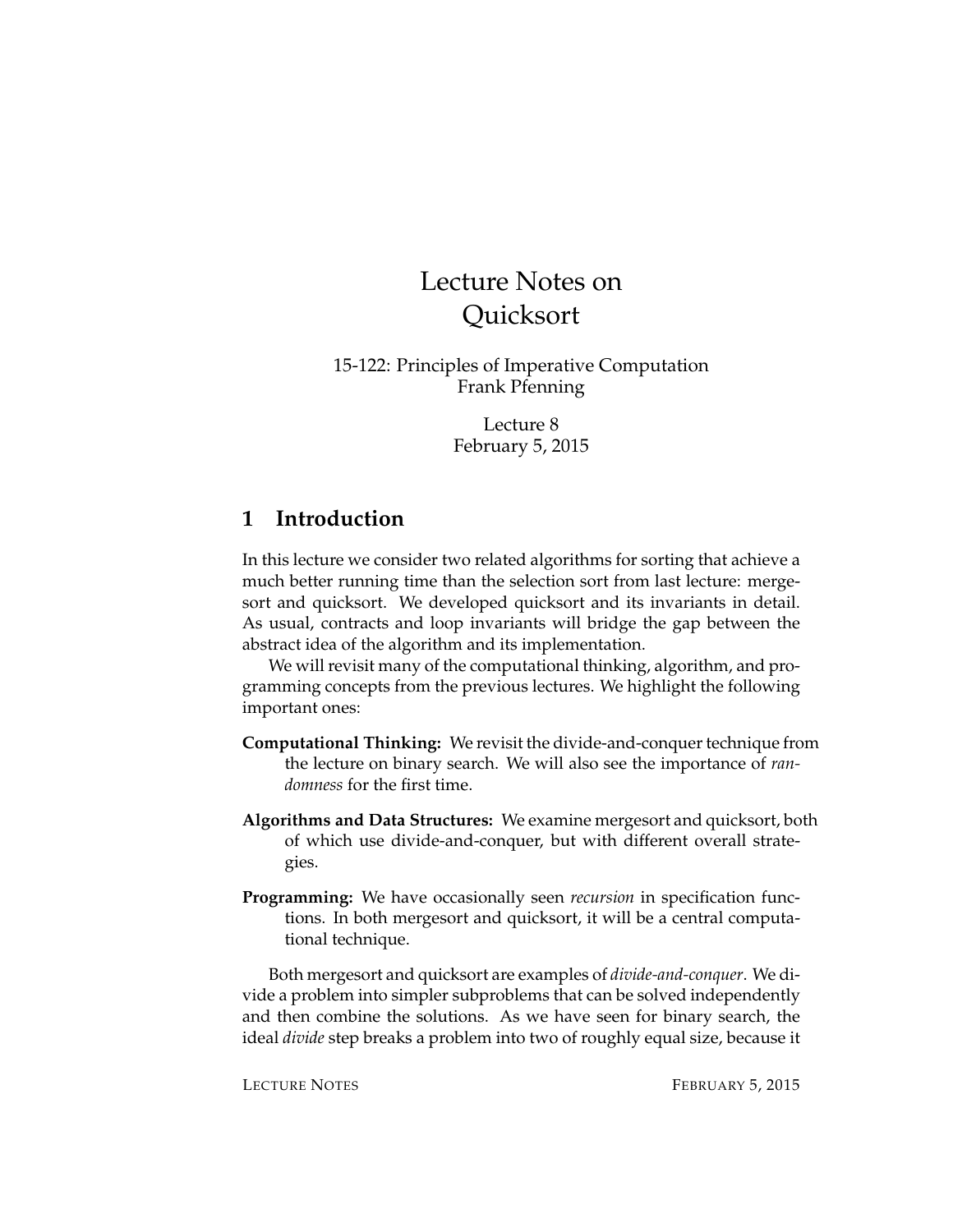means we need to divide only logarithmically many times before we have a basic problem, presumably with an immediate answer. Mergesort achieves this, quicksort not quite, which presents an interesting tradeoff when considering which algorithm to chose for a particular class of applications.

Recall linear search for an element in an array, which has asymptotic complexity of  $O(n)$ . The divide-and-conquer technique of binary search divides the array in half, determines which half our element would have to be in, and then proceeds with only that subarray. An interesting twist here is that we *divide*, but then we need to *conquer* only a single new subproblem. So if the length of the array is  $2^k$  and we divide it by two on each step, we need at most  $k$  iterations. Since there is only a constant number of operations on each iteration, the overall complexity is  $O(log(n))$ . As a side remark, if we divided the array into 3 equal sections, the complexity would remain  $O(\log(n))$  because  $3^k = (2^{log_2(3)})^k = 2^{log_23*k}$ , so  $log_2(n)$  and  $log_3(n)$ only differ in a constant factor, namely  $\log_2(3)$ .

#### **2 The Quicksort Algorithm**

Quicksort uses the technique of divide-and-conquer in a different manner. We proceed as follows:

- 1. Pick an arbitrary element of the array (the *pivot*).
- 2. Divide the array into two segments, those that are smaller and those that are greater, with the pivot in between (the *partition* phase).
- 3. Recursively sort the segments to the left and right of the pivot.

In quicksort, dividing the problem into subproblems will be linear time, but putting the results back together is immediate. This kind of trade-off is frequent in algorithm design.

Let us analyze the asymptotic complexity of the partitioning phase of the algorithm. Say we have the array

$$
3, 1, 4, 4, 7, 2, 8
$$

and we pick 3 as our pivot. Then we have to compare each element of this (unsorted!) array to the pivot to obtain a partition where 2, 1 are to the left and 4, 7, 8, 4 are to the right of the pivot. We have picked an arbitrary order for the elements in the array segments: all that matters is that all smaller ones are to the left of the pivot and all larger ones are to the right.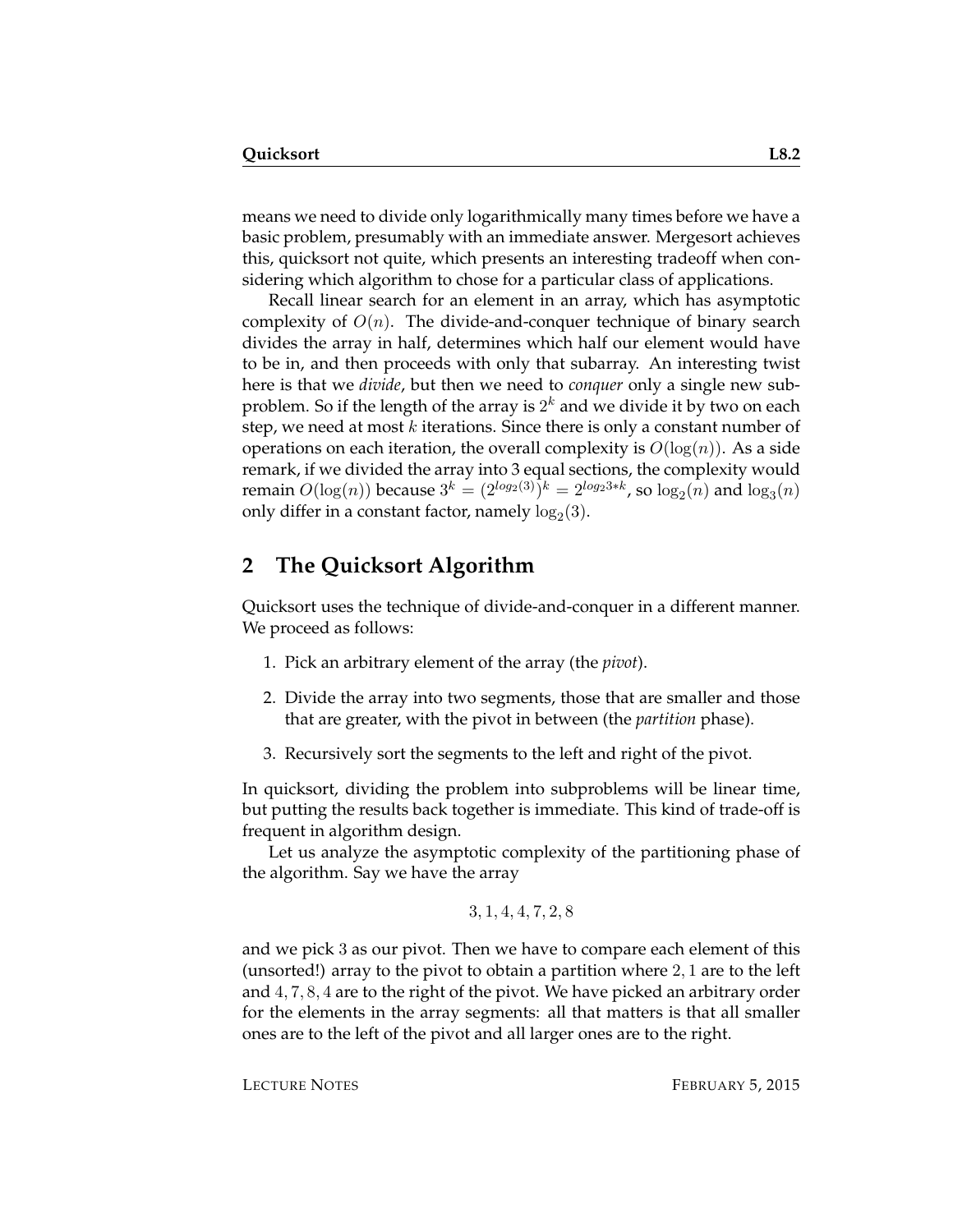Since we have to compare each element to the pivot, but otherwise just collect the elements, it seems that the partition phase of the algorithm should have complexity  $O(k)$ , where k is the length of the array segment we have to partition.

It should be clear that in the ideal (best) case, the pivot element will be magically the *median* value among the array values. This just means that half the values will end up in the left partition and half the values will end up in the right partition. So we go from the problem of sorting an array of length *n* to an array of length  $n/2$ . Repeating this process, we obtain the following picture:



Quicksort, best case: log(n) levels, O(n) per level

At each level the total work is  $O(n)$  operations to perform the partition. In the best case there will be  $O(log(n))$  levels, leading us to the  $O(n \log(n))$ best-case asymptotic complexity.

How many recursive calls do we have in the worst case, and how long are the array segments? In the worst case, we always pick either the smallest or largest element in the array so that one side of the partition will be empty, and the other has all elements except for the pivot itself. In the example above, the recursive calls might proceed as follows (where we have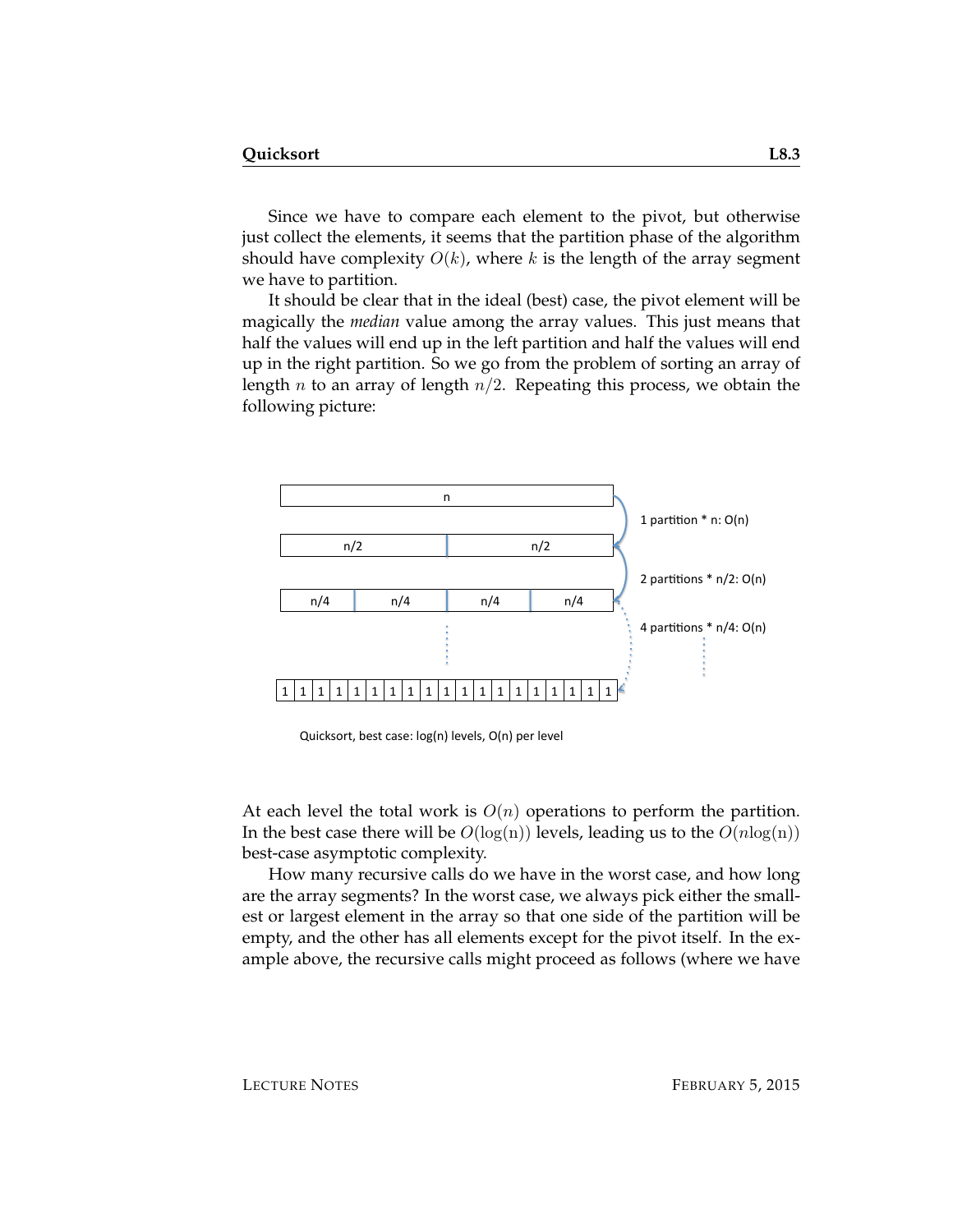surrounded the unsorted part of the array with brackets):

| array                 | pi vot         |
|-----------------------|----------------|
| [3, 1, 4, 4, 8, 2, 7] | $\mathbf{1}$   |
| 1, [3, 4, 4, 8, 2, 7] | $\overline{2}$ |
| 1, 2, 3, 4, 4, 8, 7   | 3              |
| 1, 2, 3, 4, 4, 8, 8   | 4              |
| 1, 2, 3, 4, [4, 8, 7] | 4              |
| 1, 2, 3, 4, 4, 8, 7   | 7              |
| 1, 2, 3, 4, 4, 7, 8   |                |

All other recursive calls are with the empty array segment, since we never have any unsorted elements less than the pivot. We see that in the worst case there are  $n-1$  significant recursive calls for an array of size n. The kth recursive call has to sort a subarray of size  $n - k$ , which proceeds by partitioning, requiring  $O(n-k)$  comparisons.

This means that, overall, for some constant  $c$  we have

$$
c\sum_{k=0}^{n-1} k = c\frac{n(n-1)}{2} \in O(n^2)
$$

comparisons. Here we used the fact that  $O(p(n))$  for a polynomial  $p(n)$  is always equal to the  $O(n^k)$  where  $k$  is the leading exponent of the polynomial. This is because the largest exponent of a polynomial will eventually dominate the function, and big-O notation ignores constant coefficients.

So quicksort has quadratic complexity in the worst case. How can we mitigate this? If we could always pick the *median* among the elements in the subarray we are trying to sort, then half the elements would be less and half the elements would be greater. So in this case there would be only  $log(n)$  recursive calls, where at each layer we have to do a total amount of *n* comparisons, yielding an asymptotic complexity of  $O(n \log(n))$ .

Unfortunately, it is not so easy to compute the median to obtain the optimal partitioning. It *is* possible to compute the median of n elements in  $O(n)$  time, but quicksort is rarely if ever implemented this way in practice. One reason for this is that it turns out that if we pick a *random* element, its expected rank will be close enough to the median that the expected running time of algorithm is still  $O(n \log(n))$ .

We really should make this selection randomly. With a fixed-pick strategy, there may be simple inputs on which the algorithm takes  $O(n^2)$  steps. For example, if we always pick the first element, then if we supply an array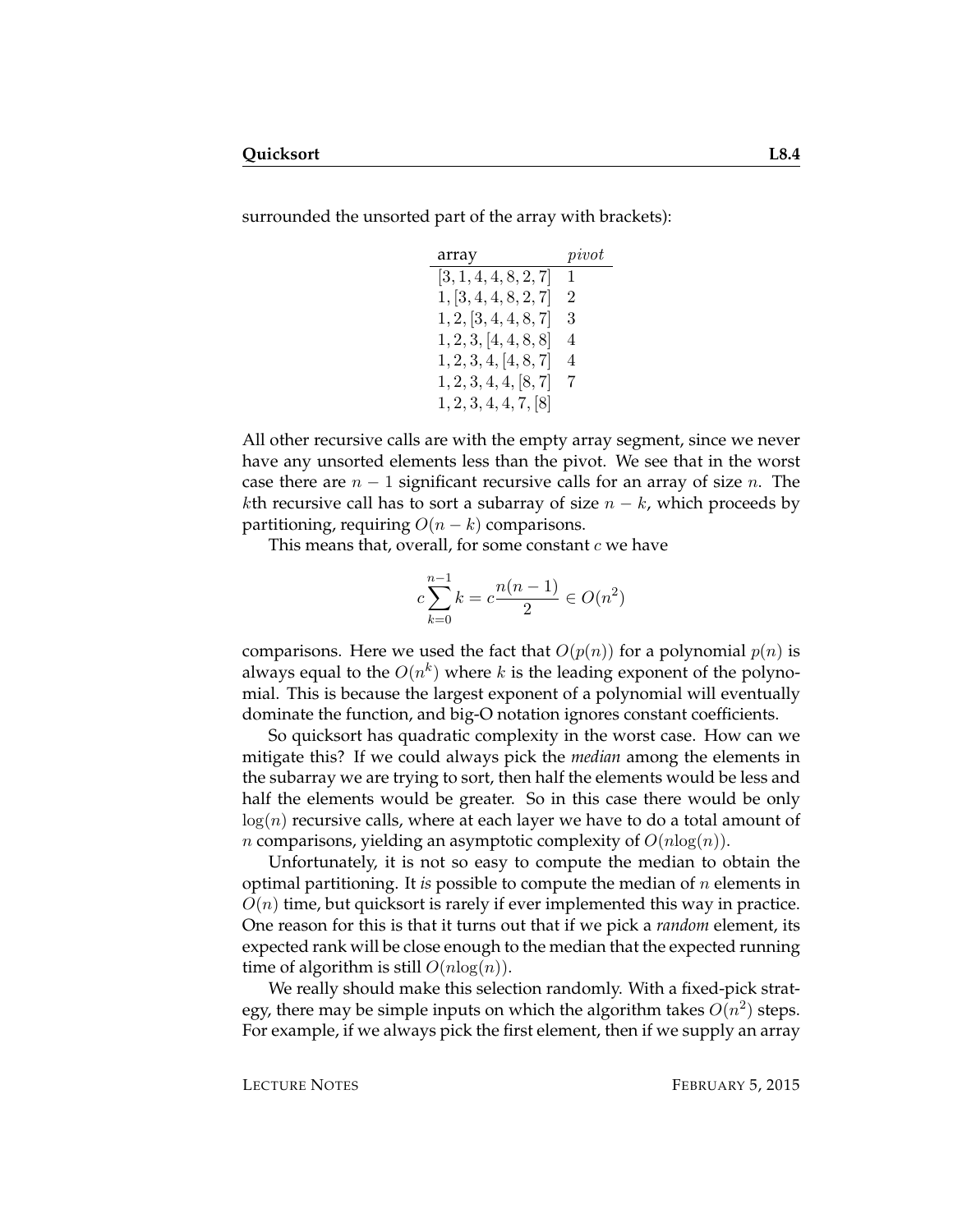that is already sorted, quicksort will take  $O(n^2)$  steps (and similarly if it is "almost" sorted with a few exceptions)! If we pick the pivot randomly each time, the kind of array we get does not matter: the expected running time is always the same, namely  $O(n \log(n)).^1$  $O(n \log(n)).^1$  Proving this, however, is a different matter and beyond the scope of this course. This is an important example on how to exploit randomness to obtain a reliable average case behavior, no matter what the distribution of the input values.

## **3 The Quicksort Function**

We now turn our attention to developing an imperative implementation of quicksort, following our high-level description. We implement quicksort in the function sort as an *in-place* sorting function that modifies a given array instead of creating a new one. It therefore returns no value, which is expressed by giving a return type of void.

```
void sort(int[] A, int lower, int upper)
//@requires 0 \leq lower && lower \leq upper && upper \leq \text{length}(A);
//@ensures is_sorted(A, lower, upper);
{
  ...
}
```
Quicksort solves the same problem as selection sort, so their contract is the same, but their implementation differs. We sort the segment  $A[lower..upper]$ of the array between lower (inclusively) and upper (exclusively). The precondition in the @requires annotation verifies that the bounds are meaningful with respect to A. The postcondition in the Consures clause guarantees that the given segment is sorted when the function returns. It does not express that the output is a permutation of the input, which is required to hold but is not formally expressed in the contract (see Exercise [1\)](#page-17-0).

The quicksort function represents an example of *recursion*: a function (sort) calls itself on a smaller argument. When we analyze such a function call it would be a mistake to try to analyze the function that we call recursively. Instead, we reason about it using *contracts*.

1. We have to ascertain that the preconditions of the function we are calling are satisfied.

<span id="page-4-0"></span> $<sup>1</sup>$  Actually not quite, with the code that we show. Can you find the reason?</sup>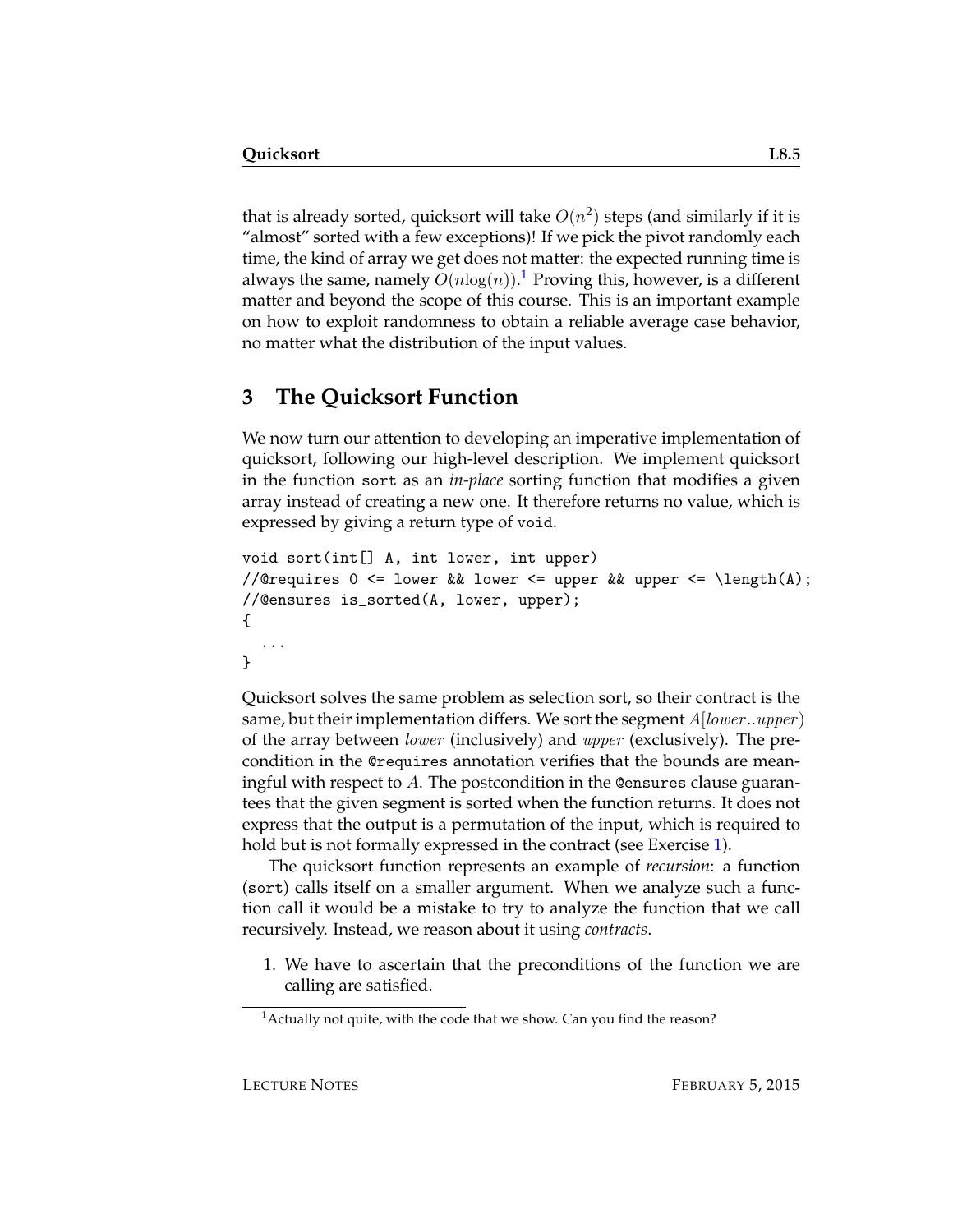2. We are allowed to assume that the postconditions of the function we are calling are satisfied when it returns.

This applies no matter whether the call is recursive, as it is in this example, or not.

Reasoning about recursive functions using their contracts is an excellent illustration of computational thinking, separating the *what* (that is, the contract) from the *how* (that is, the definition of the function). To analyze the recursive call we only care about *what* the function does.

We also need to analyze the *termination* behavior of the function, verifying that the recursive calls are on strictly smaller arguments. What *smaller* means differs for different functions; here the size of the subrange of the array is what decreases. The quantity  $upper - lower$  is divided by two for each recursive call and is therefore smaller since it is always greater or equal to 2. If it were less than 2 we would return immediately and not make a recursive call.

For quicksort, we don't have to do anything if we have an array segment with 0 or 1 elements. So we just return if  $upper - lower \leq 1$ .

```
void sort(int[] A, int lower, int upper)
//@requires 0 \leq lower && lower \leq upper && upper \leq \length(A);
//@ensures is_sorted(A, lower, upper);
{
  if (upper-lower <= 1) return;
  ...
}
```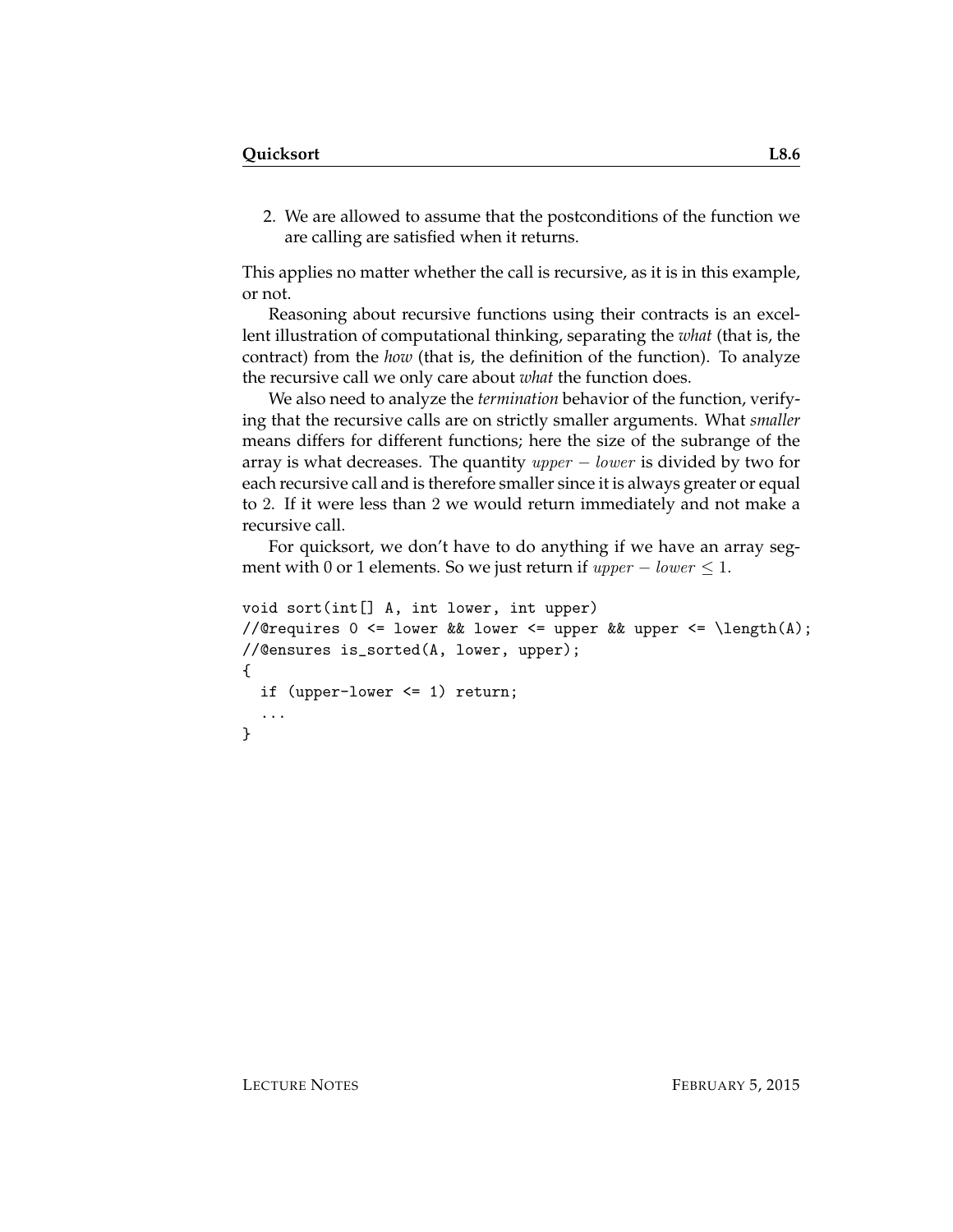Next we have to select a pivot element and call a partition function. We tell that function the index of the element that we chose as the pivot. For illustration purposes, we use the middle element as a pivot (to work reasonably well for arrays that are sorted already), but it should really be a random element. We want partitioning to be done *in place*, modifying the array A. Still, partitioning needs to return the index mid of the pivot element because we then have to recursively sort the two subsegments to the left and right of the index where the pivot is after partitioning. So we declare:

```
int partition(int[] A, int lower, int pivot_index, int upper)
//@requires 0 <= lower && lower <= pivot_index;
//@requires pivot_index < upper && upper <= \length(A);
//@ensures lower <= \result && \result < upper;
//@ensures ge_seg(A[\result], A, lower, \result);
//@ensures le_seg(A[\result], A, \result+1, upper);
  ;
```
Here we use the auxiliary functions ge\_seg (for *greater or equal than segment*) and le\_seg (for *less or equal than segment*), where

- ge\_seg(x, A, lower, mid) if  $x \geq y$  for every y in A[lower..mid].
- le\_seg(x, A, mid+1, upper) if  $x \leq y$  for every y in  $A$ [mid+1..upper].

Their definitions can be found in the file [arrayutil.c0.](http://www.cs.cmu.edu/~rjsimmon/15122-f14/lec/08-quicksort/arrayutil.c0)

Some details on this specification: we require *pivot\_index* to be a valid index in the array range, i.e., lower  $\le$  pivot index  $\lt$  upper. In particular, we require *lower*  $\langle$  *upper* because if they were equal, then the segment could be empty and we cannot possibly pick a pivot element or return its index.

Now we can fill in the remainder of the main sorting function.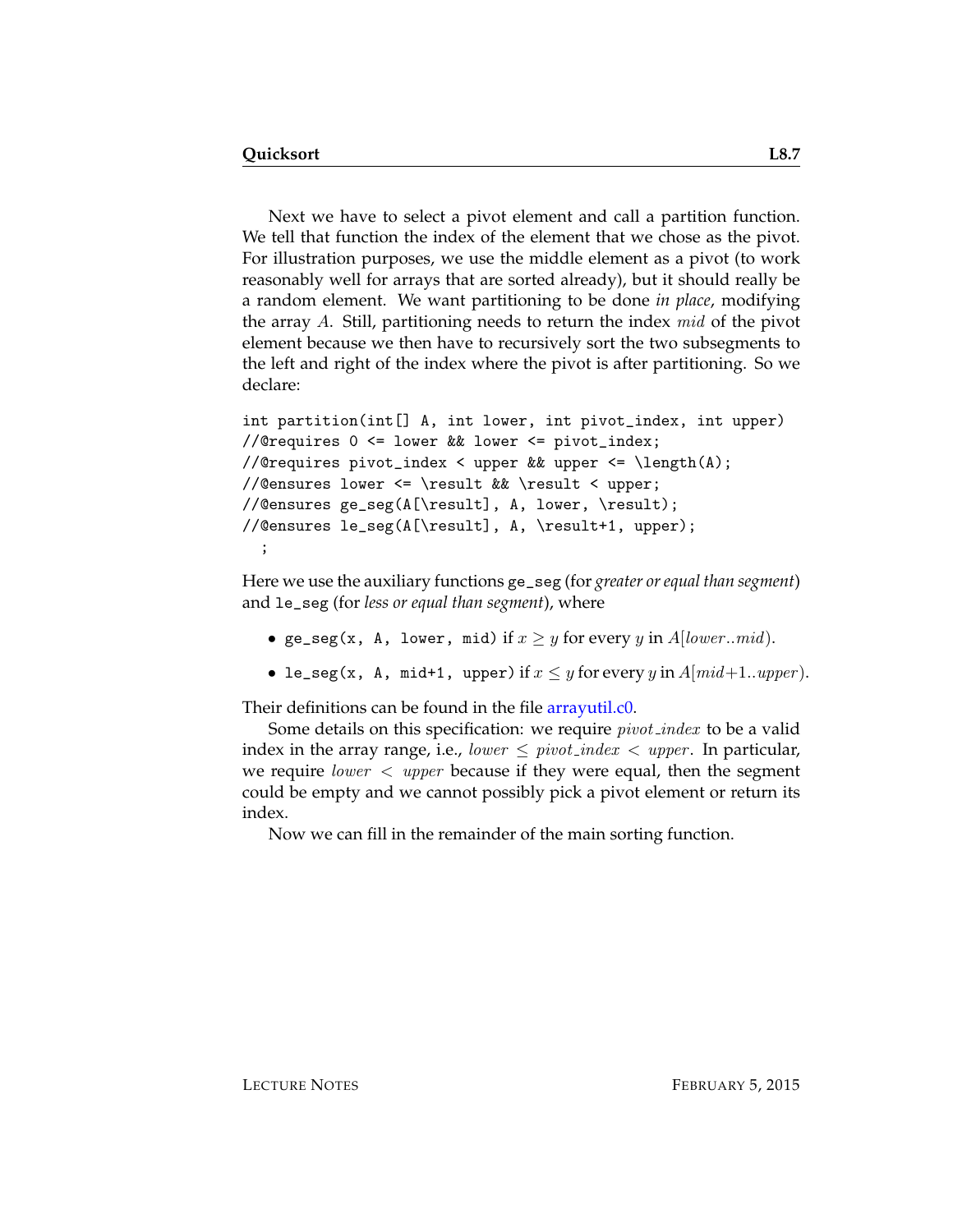```
void sort(int[] A, int lower, int upper)
//@requires 0 <= lower && lower <= upper && upper <= \length(A);
//@ensures is_sorted(A, lower, upper);
{
  if (upper-lower <= 1) return;
  int pivot_index = lower + (upper-lower)/2; /* should be random */int mid = partition(A, lower, pivot_index, upper);
  sort(A, lower, mid);
 sort(A, mid+1, upper);
  return;
}
```
It is a simple but instructive exercise to reason about this program, using only the contract for partition together with the pre- and postconditions for sort (see Exercise [2\)](#page-17-1).

To show that the sort function terminates, we have to show the array segment becomes strictly smaller in each recursive call. First, mid – lower <  $upper - lower$  since  $mid < upper$  by the postcondition for partition. Second, upper –  $(mid + 1)$  < upper – lower because lower <  $mid + 1$ , also by the postcondition for partition.

#### **4 Partitioning**

The trickiest aspect of quicksort is the partitioning step, in particular since we want to perform this operation in place. Let's consider the situation when partition is called:



Perhaps the first thing we notice is that we do not know where the pivot will end up in the partitioned array! That's because we don't know how many elements in the segment are smaller and how many are larger than the pivot. In particular, the return value of partition could be different than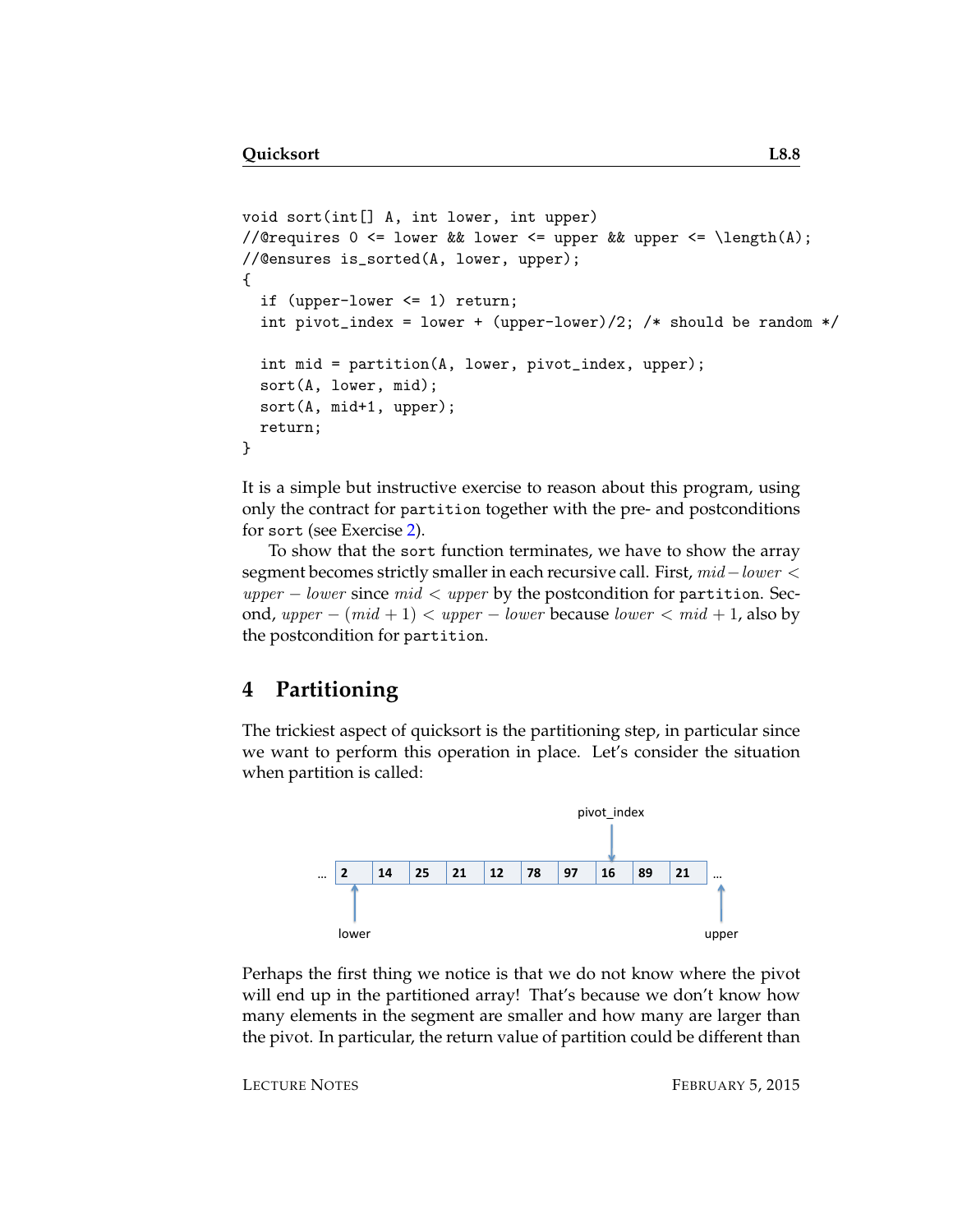the pivot index that we pass in, even if the value that used to be at the pivot index in the array before calling partition will be at the returned index when partition is done. $2$  One idea is to make a pass over the segment and count the number of smaller elements, move the pivot into its place, and then scan the remaining elements and put them into their place. Fortunately, this extra pass is not necessary. We start by moving the pivot element out of the way, by swapping it with the leftmost element in the array segment.



Now the idea is to gradually work towards the middle, accumulating elements less than the pivot on the left and elements greater than the pivot on the right end of the segment (excluding the pivot itself). For this purpose we introduce two indices, *left* and *right*. We start them out as *lower* + 1 (to avoid the stashed-away pivot) and *upper*.



Since  $14 < pivot$ , we can advance the *left* index: this element is in the proper place.



<span id="page-8-0"></span> $2$ To see why, imagine there are several elements equal to the pivot value.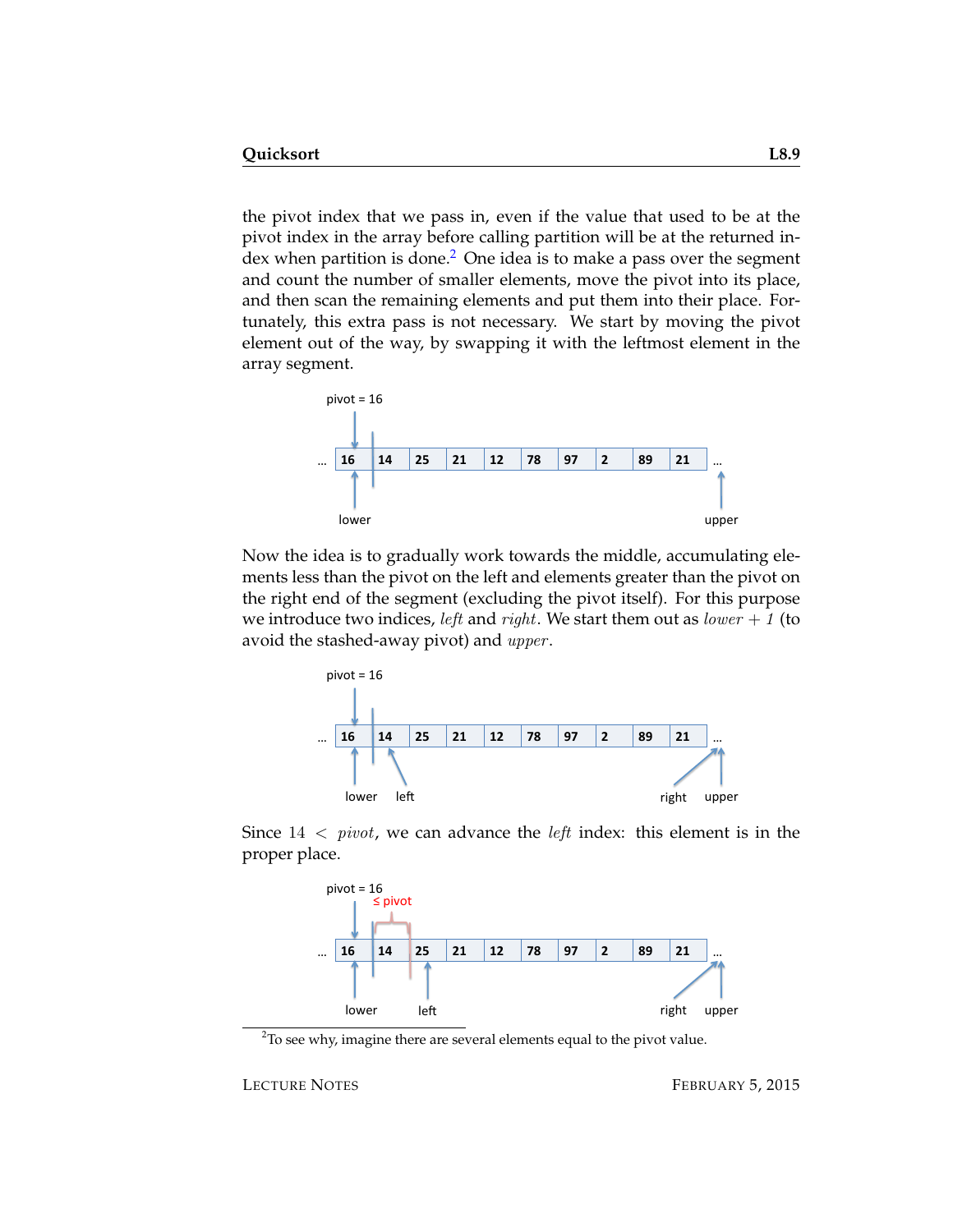At this point,  $25 > pivot$ , it needs to go on the right side of the array. If we put it on the *extreme* right end of the array, we can then say that it is in it's proper place. We swap it into  $A[right - 1]$  and decrement the *right* index.



In the next two steps, we proceed by making swaps. First, we decide that the 21 that is currently at *left* can be properly placed to the left of the 25, so we swap it with the element to the left of 25. Then, we have 89 at  $A[left]$ , and so we can decide this is well-placed to the left of that 21.



Let's take one more step:  $2 < pivot$ , so we again just decide that the 2 is fine where it is and increment *left*.



LECTURE NOTES FEBRUARY 5, 2015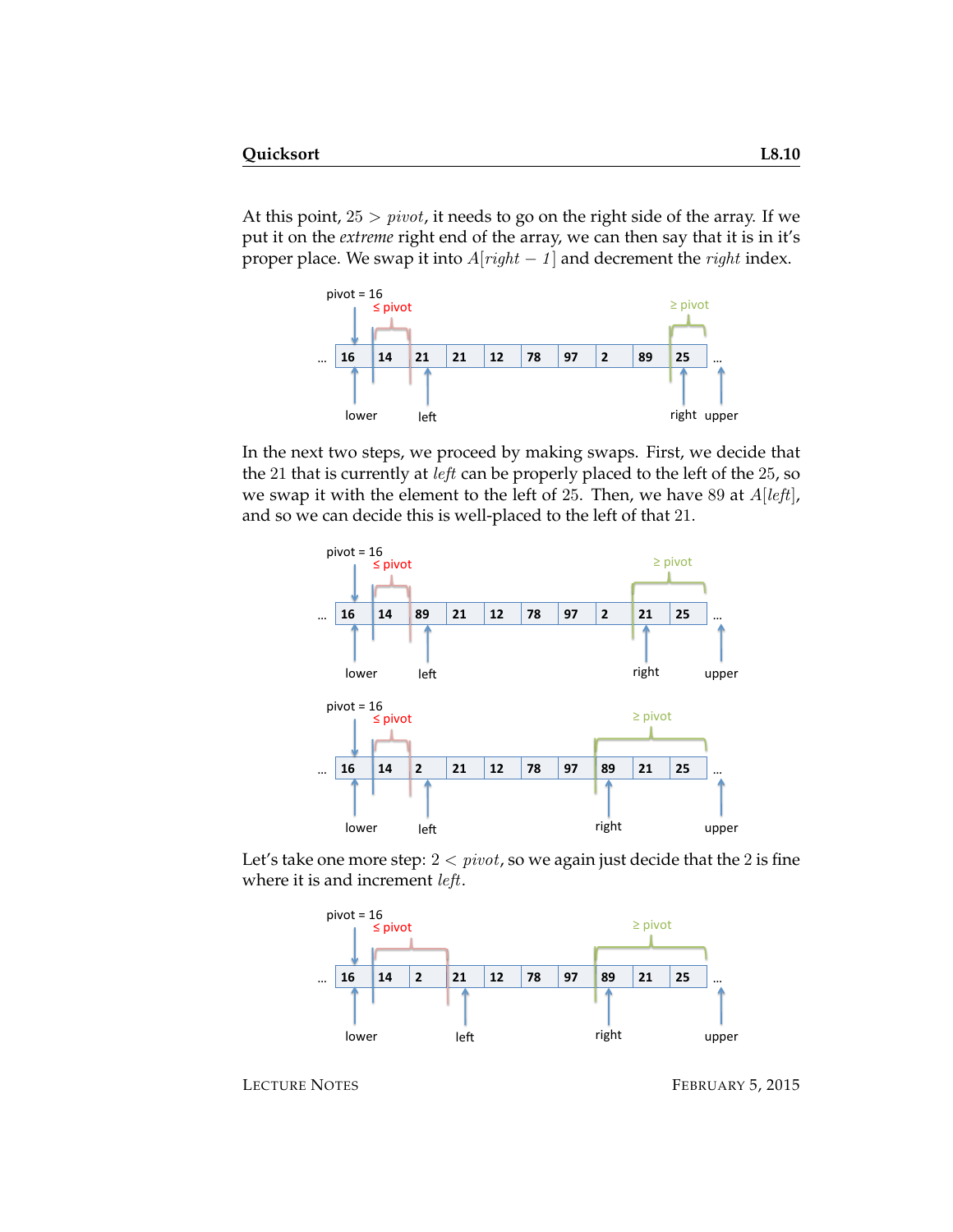At this point we pause to read off the general invariants which will allow us to synthesize the program. We see:

- (1)  $pivot \geq A[lower + 1..left]$
- (2)  $pivot \leq A[right..upper]$
- (3)  $A[lower] = pivot$

We may not be completely sure about the termination condition, but we can play the algorithm through to its end and observe:



Where do *left* and *right* need to be, according to our invariants? By invariant (1), all elements up to but excluding *left* must be less or equal to pivot. To guarantee we are finished, therefore, the left must address the element 78 at  $lower + 4$ . Similarly, invariant (2) states that the pivot must be less or equal to all elements starting from *right* up to but excluding *upper*. Therefore, *right* must also address the element 3 at *lower*  $+3$ .



This means after the last iteration, just before we exit the loop, we have  $left = right$ , and throughout:

(4)  $lower + 1 \le left \le right \le upper$ 

Now comes the last step: since *left* = right,  $pivot \geq A[\text{left} - 1]$  and we can swap the pivot at *lower* with the element at  $left - 1$  to complete the partition operation. We can also see the  $left - 1$  should be returned as the new position of the pivot element.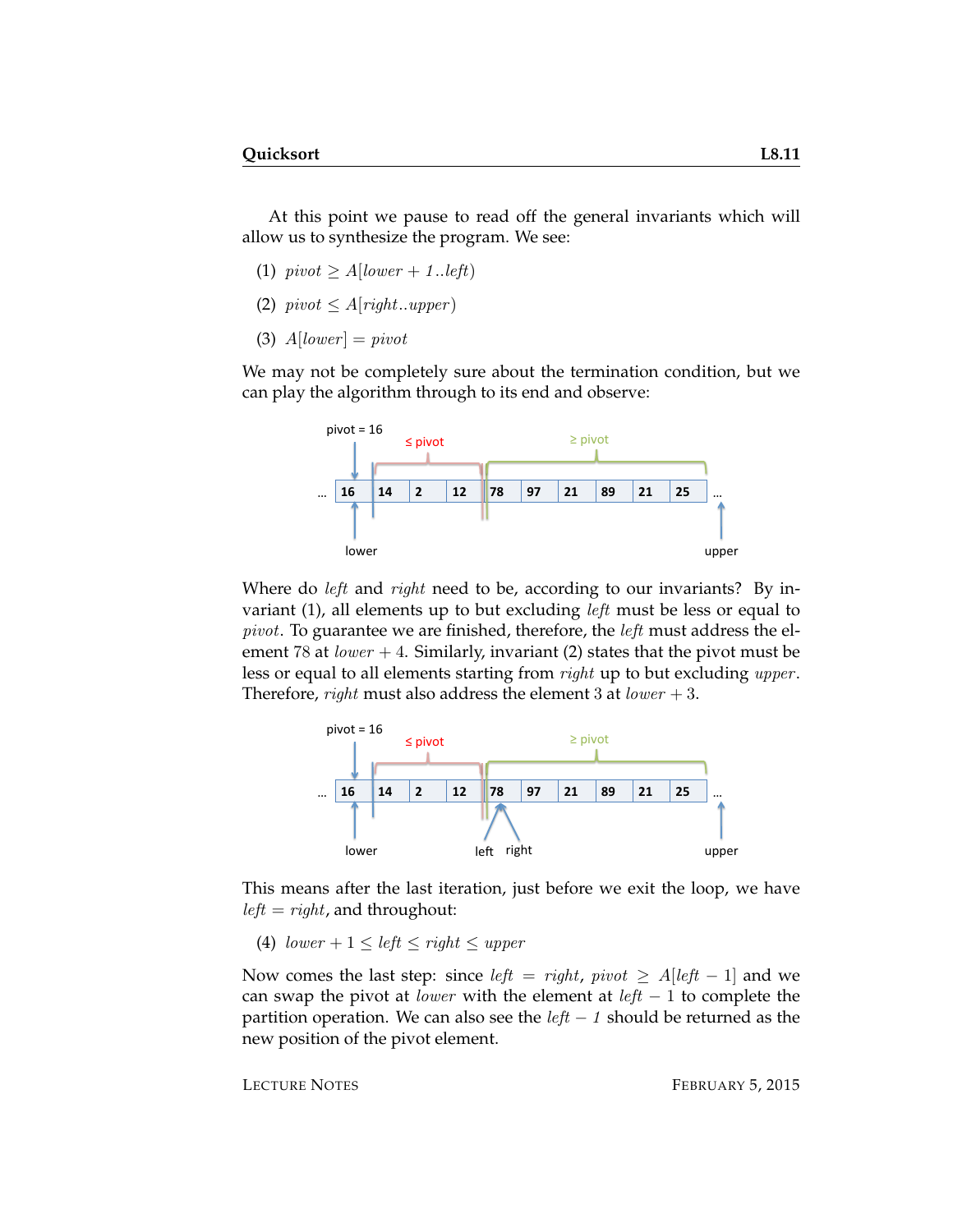# **5 Implementing Partitioning**

Now that we understand the algorithm and its correctness proof, it remains to turn these insights into code. We start by swapping the pivot element to the beginning of the segment.

```
int partition(int[] A, int lower, int pivot_index, int upper)
//@requires 0 <= lower && lower <= pivot_index;
//@requires pivot_index < upper && upper <= \length(A);
//@ensures lower <= \result && \result < upper;
//@ensures ge_seg(A[\result], A, lower, \result);
//@ensures le_seg(A[\result], A, \result+1, upper);
{
  int pivot = A[pivot_index];
  swap(A, lower, pivot_index);
  ...
}
```
At this point we initialize *left* and *right* to *lower*  $+ 1$  and *upper*, respectively. We have to make sure that the invariants are satisfied when we enter the loop for the first time, so let's write these.

```
int left = lower+1;
int right = upper;
while (left \langle right)
  //@loop_invariant lower+1 <= left && left <= right && right <= upper;
  //@loop_invariant ge_seg(pivot, A, lower+1, left); // Not lower!
  //@loop_invariant le_seg(pivot, A, right, upper);
  {
    ...
  }
```
The crucial observation here is that *lower*  $\langle$  *upper* by the precondition of the function. Therefore *left*  $\leq$  *upper* = *right* when we first enter the loop. The segments  $A[lower + 1..left]$  and  $A[right..upper)$  will both be empty, initially.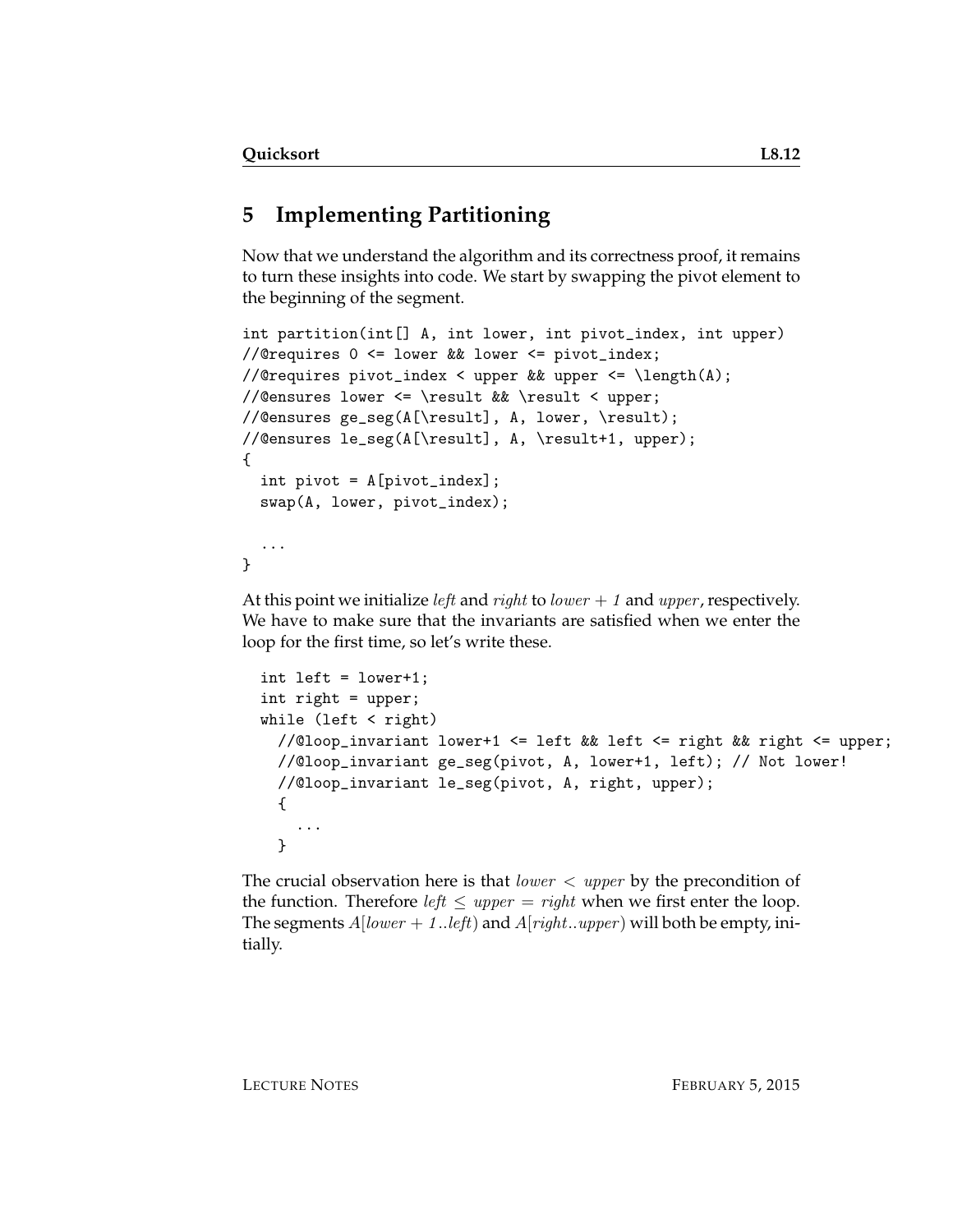The code in the body of the loop just compares the element at index left with the pivot and either increments *left*, or swaps the element to  $A[right]$ .

```
while (left < right)
 //@loop_invariant lower+1 <= left && left <= right && right <= upper;
 //@loop_invariant ge_seg(pivot, A, lower+1, left); // Not lower!
 //@loop_invariant le_seg(pivot, A, right, upper);
 {
   if (A[left] <= pivot) {
     left++;
   } else {
     //@assert A[left] > pivot;
     swap(A, left, right-1);
     right--;
   }
 }
```
Now we just note the observations about the final loop state with an assertion, swap the pivot into place, and return the index *left*. The complete function is on the next page, for reference.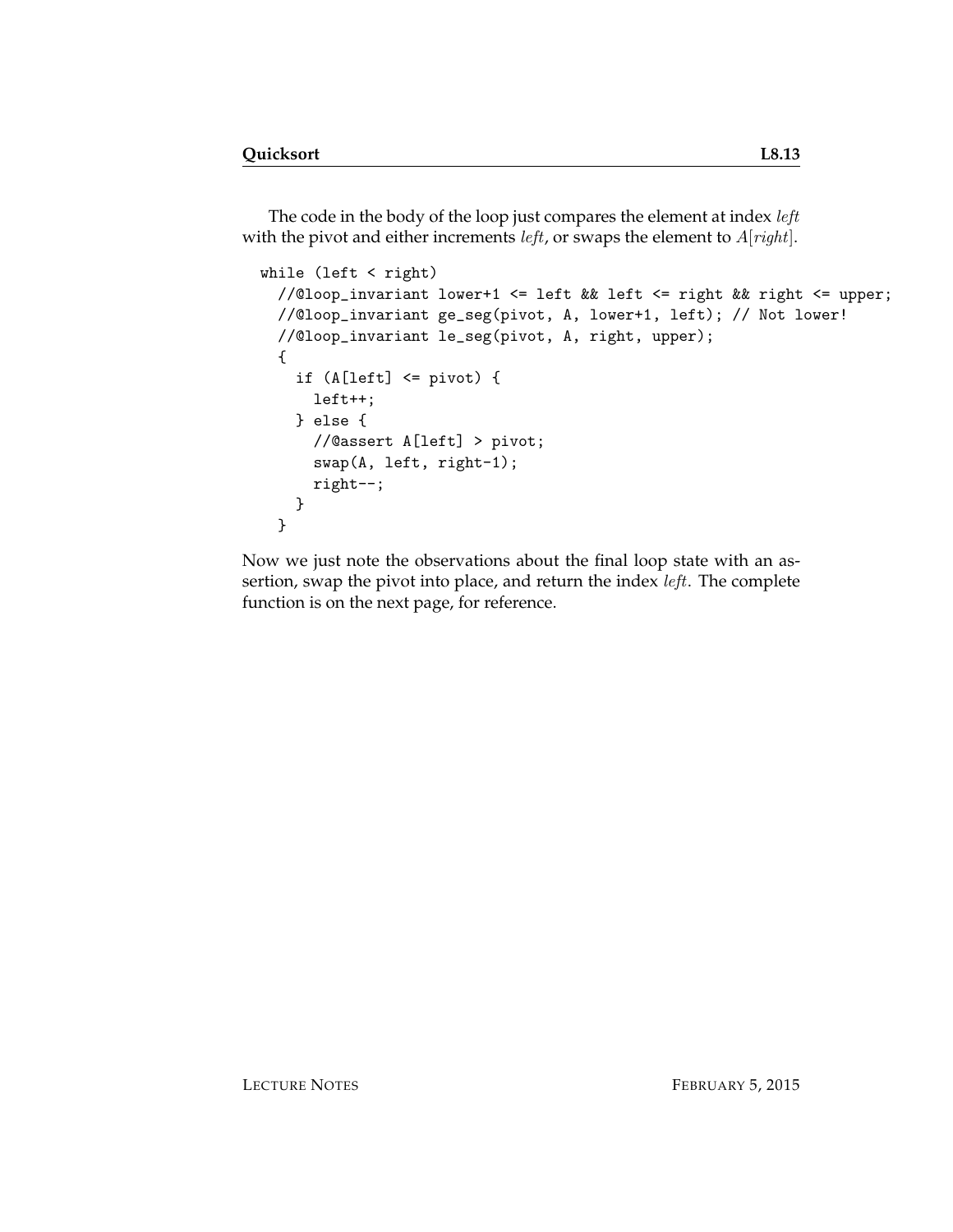```
int partition(int[] A, int lower, int pivot_index, int upper)
//@requires 0 <= lower && lower <= pivot_index;
//@requires pivot_index < upper && upper <= \length(A);
//@ensures lower <= \result && \result < upper;
//@ensures ge_seg(A[\result], A, lower, \result);
//@ensures le_seg(A[\result], A, \result, upper);
{
  // Hold the pivot element off to the left at "lower"
  int pivot = A[pivot_index];
 swap(A, lower, pivot_index);
  int left = lower+1;
  int right = upper;
  while (left < right)
   //@loop_invariant lower+1 <= left && left <= right && right <= upper;
   //@loop_invariant ge_seg(pivot, A, lower+1, left); // Not lower!
   //@loop_invariant le_seg(pivot, A, right, upper);
    {
      if (A[left] \leq pivot) {
       left++;
      } else {
        //@assert A[left] > pivot;
        swap(A, left, right-1);
       right--;
      }
    }
  //@assert left == right;
 swap(A, lower, left-1);
  return left-1;
}
```
#### **6 Stability**

Outside of introductory programming courses, much of the time, we don't sort arrays of integers but arrays of *records*, where the data we are trying to sort (like a lecture number) is associated with another piece of information (like a username). This is also what happens when we tell a spreadsheet to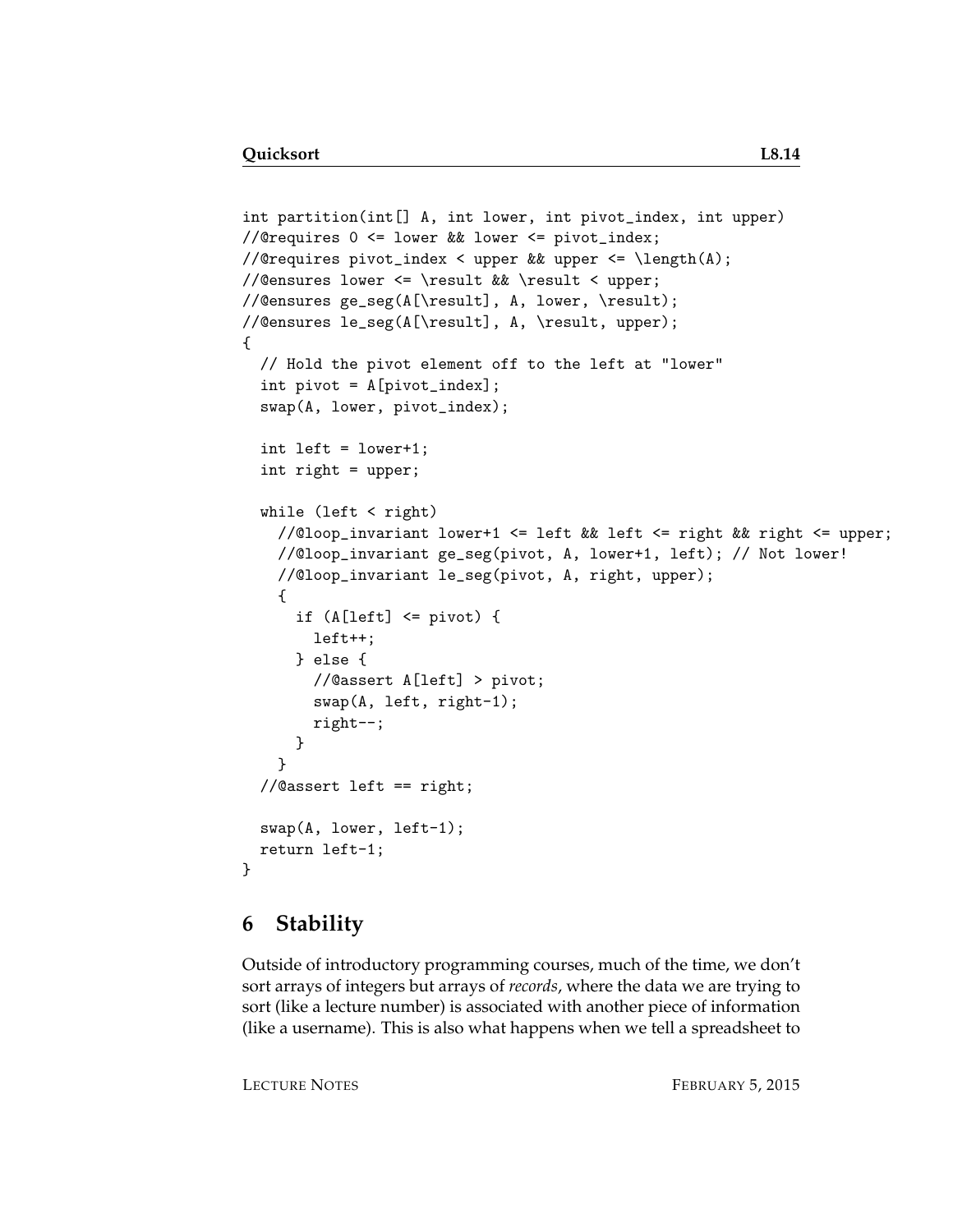sort by a particular column: if we take the quicksort algorithm and try to sort the following array by lecture number, we'll get this result:



The resulting array *is* sorted by lecture number, but whereas lovelace appeared after church in the unsorted array, they appear in the other order in the sorted array. To put it another way, the first array is sorted by student IDs, we might expect the Andrew IDs *within* Lecture 1 and Lecture 2 to be sorted, but that's not the case.

If a sort fulfills this expectation – if the relative order in which distinct elements that the sort sees as equivalent, like  $(2,$  church) and  $(2,$  church), is preserved by sorting – then the sort is said to be a *stable sort*.



Selection sort was in-place, stable, but slow. Quicksort was in-place, hopefully fast (with lucky or random pivot selection), but not stable. We'll close out or discussion of sorting with the presentation of a sort that's stable, fast, but not in-place.

#### **7 Mergesort**

Let's think more generally about how to apply the divide-and-conquer technique to sorting. How do we divide? In quicksort, the partition function is what divides the problem into two sub-problems, and it's the first thing we do. A characteristic of mergesort is that the *divide* phase of divideand-conquer is immediate: we only need to calculate the midpoint. On the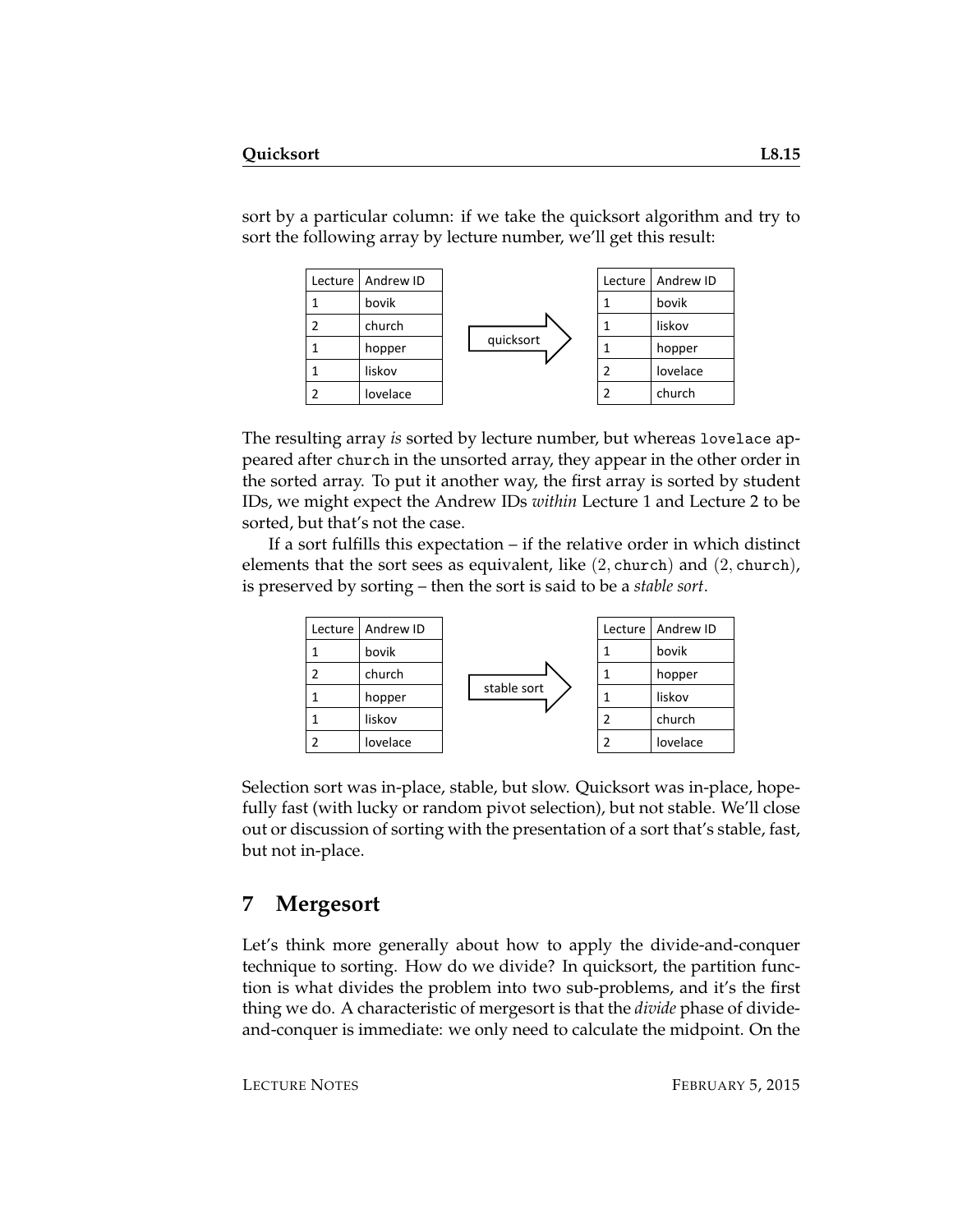other hand, it is (relatively) complicated and expensive (linear in time and temporary space) to combine the results of solving the two independent subproblems with the merging operation.

The simple idea is just to divide a given array in half, sort each half independently. Then we are left with an array where the left half is sorted and the right half is sorted. We then need to *merge* the two halves into a single sorted array. We actually don't really "split" the array into two separate arrays, but we always sort array segments  $A|lower..upper)$ . We stop when the array segment is of length 0 or 1, because then it must be sorted.

A straightforward implementation of this idea would be as follows:

```
void sort (int[] A, int lower, int upper)
//@requires 0 \leq lower && lower \leq upper && upper \leq \length(A);
//@ensures is_sorted(A, lower, upper);
{
  if (upper-lower <= 1) return;
  int mid = lower + (upper-lower)/2;
  sort(A, lower, mid); //@assert is_sorted(A, lower, mid);
  sort(A, mid, upper); //@assert is_sorted(A, mid, upper);
 merge(A, lower, mid, upper);
  return;
}
```
We would still have to write merge, of course, but compare this to the quicksort implementation. They are very similar, but instead of a partition followed by two recursive calls, we have two recursive calls followed by a merge. We use the specification function is\_sorted from the last lecture that takes an array segment, defined by its lower and upper bounds.

The simple and efficient way to merge two sorted array segments (so that the result is again sorted) is to create a temporary array, scan each of the segments from left to right, copying the smaller of the two into the temporary array. This is a linear time  $(O(n))$  operation, but it also requires a linear amount of temporary space. The merge operation can be seen at [mergesort.c0.](http://www.cs.cmu.edu/~rjsimmon/15122-f14/lec/08-quicksort/mergesort.c0)

Let's consider the asymptotic complexity of mergesort, assuming that the merging operation is  $O(n)$ .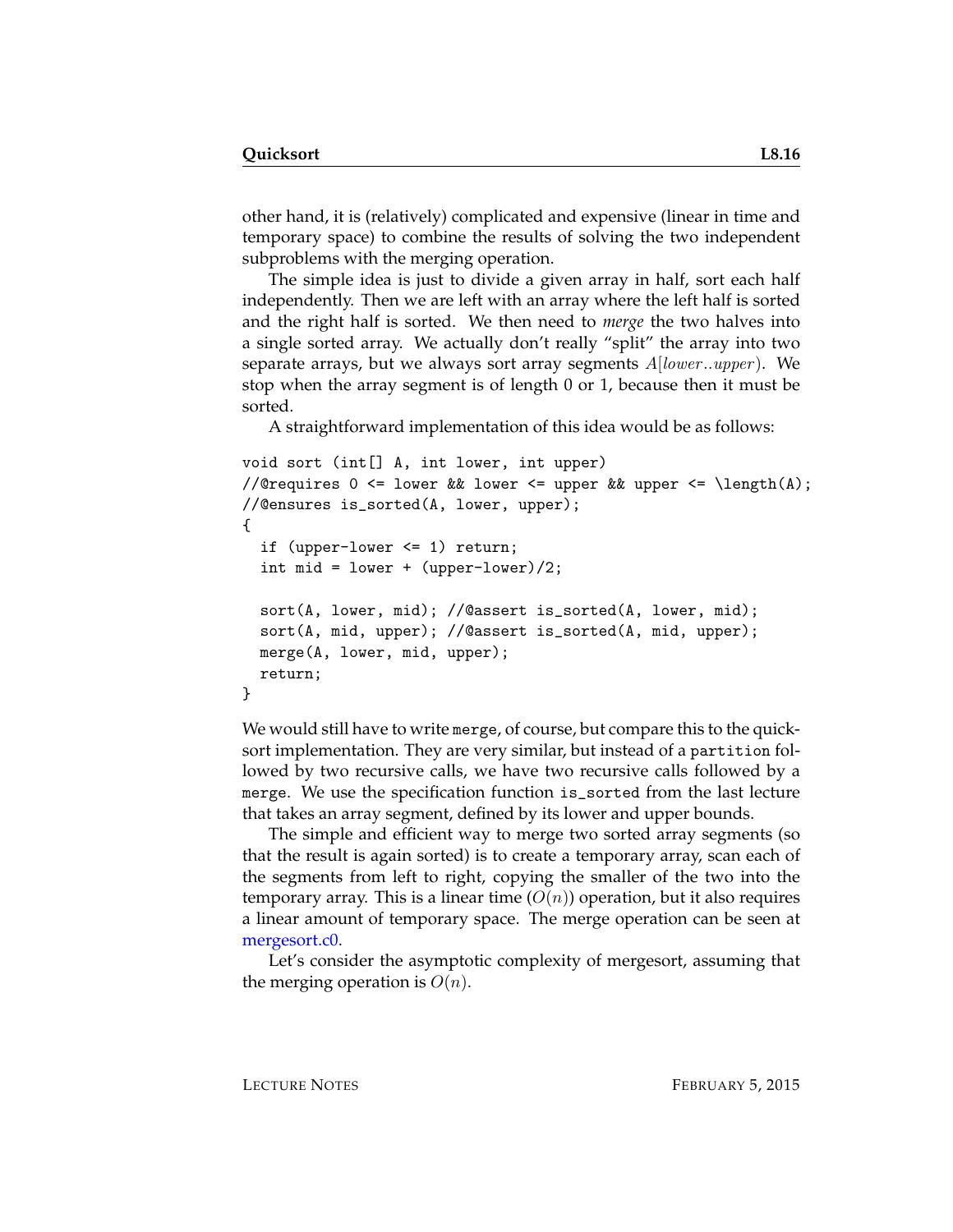

Mergesort, worst case: log(n) levels, O(n) per level

We see that the asymptotic running time will be  $O(n \log(n))$ , because there are  $O(\log(n))$  levels, and on each level we have to perform  $O(n)$  operations to merge. The midpoint calculation is deterministic, so this is a worst-case bound.